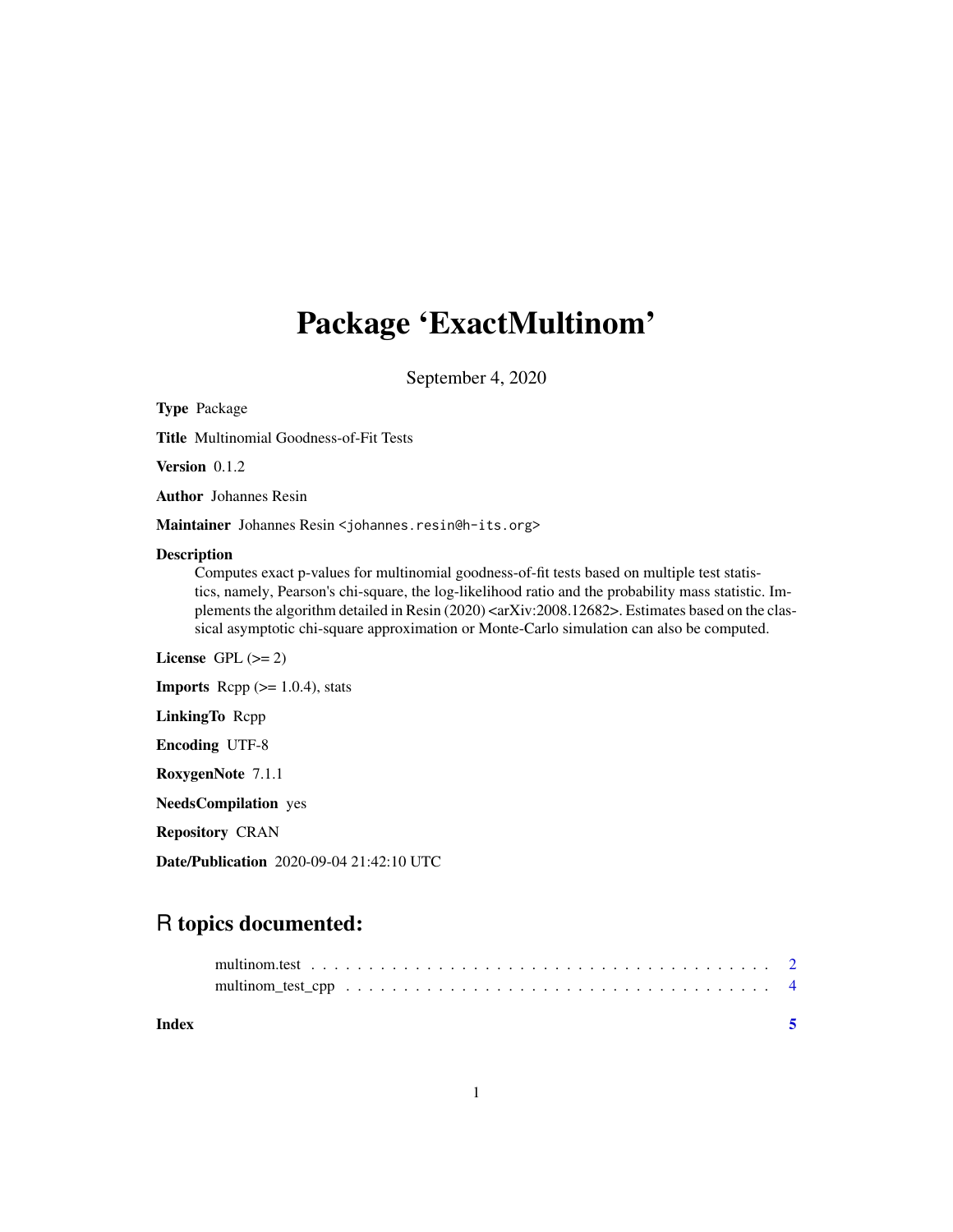<span id="page-1-1"></span><span id="page-1-0"></span>

#### Description

Computes exact p-values for multinomial goodness-of-fit tests based on multiple test statistics, namely, Pearson's chi-square, the log-likelihood ratio and the probability mass statistic. Implements the algorithm detailed in Resin (2020). Estimates based on the classical asymptotic chi-square approximation or Monte-Carlo simulation can also be computed.

#### Usage

```
multinom.test(
  x,
 p,
  stat = "Prob",
 method = "exact",theta = 1e-04,
  timelimit = 10,
 N = 10000
)
```
#### Arguments

| $\mathsf{x}$ | Vector of non-negative integers - number of times each outcome was observed.                                                                                                                                                     |
|--------------|----------------------------------------------------------------------------------------------------------------------------------------------------------------------------------------------------------------------------------|
| p            | A vector of positive numbers - the hypothesized probabilities for each outcome.<br>Need not sum to 1, but only encode hypothesized proportions correctly.                                                                        |
| stat         | Test statistic to be used. Can be "Prob" for the probability mass, "Chisq" for<br>Pearson's chi-square and "LLR" for the log-likelihood ratio.                                                                                   |
| method       | Method used to compute the p-values. Can be "exact", "asymptotic" and "Monte-<br>Carlo".                                                                                                                                         |
| theta        | Parameter used with the exact method. p-values less than theta will not be de-<br>termined precisely. Values $>= 10^{\circ}$ -8 are recommended. Very small p-values (<<br>$10^{\circ}$ -8) may be falsified by rounding errors. |
| timelimit    | Time limit in seconds, after which the exact method is interrupted to avoid long<br>runtime.                                                                                                                                     |
| N            | Number of samples generated by the Monte-Carlo approach.                                                                                                                                                                         |
|              |                                                                                                                                                                                                                                  |

#### Details

The "exact" method implements the algorithm detailed in Resin (2020). The method improves on the full enumeration implemented in some other R packages. It should work well if the number of categories is small. To avoid long runtimes the exact computation is interrupted after timelimit seconds. However, it may take longer than the specified time limit for the actual interrupt to occur. Only p-values greater theta are determined precisely. For p-values less than theta, the algorithm will only determine that the p-value is smaller than theta.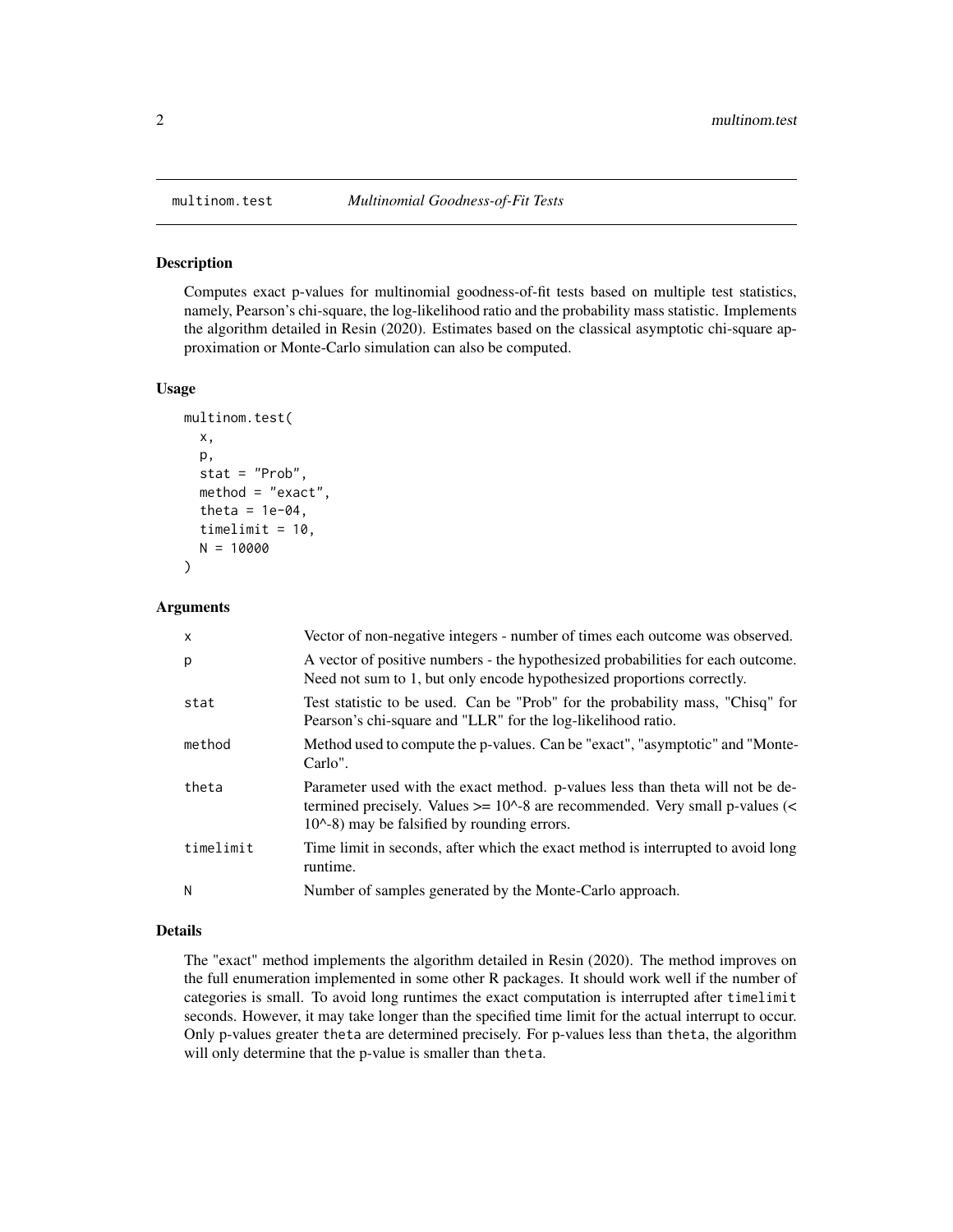#### multinom.test 3

The "asymptotic" method returns classical chi-square approximations. The asymptotic approximation to the probability mass statistic is detailed in Section 2 of Resin (2020).

The "Monte-Carlo" method returns estimates based on N random draws from the hypothesized distribution.

#### Value

A list with class "mgof" containing

| X        | As input by user.                                                                                                                                 |
|----------|---------------------------------------------------------------------------------------------------------------------------------------------------|
| p        | As input by user.                                                                                                                                 |
| stat     | As input by user or default.                                                                                                                      |
| method   | As input by user or default.                                                                                                                      |
| theta    | As input by user or default.                                                                                                                      |
| pvals_ex | Exact p-values or NA. WARNING: Values less than theta are NOT exact p-<br>values, but only imply that the actual p-value is less than that value. |
| pvals_as | Asymptotic approximation to p-values or NA.                                                                                                       |
| pvals_mc | Monte-Carlo estimated p-values or NA.                                                                                                             |
|          |                                                                                                                                                   |

The first p-value (e.g.,  $pvals\_ex[1]$ ) is obtained from the probability mass, the second from Pearson's chi-square and the third from the log-likelihood ratio.

#### Note

Each method computes p-values for all three test statistics simultaneously.

#### References

Resin, J. (2020), A Simple Algorithm for Exact Multinomial Tests, *Preprint* [https://arxiv.org/](https://arxiv.org/abs/2008.12682) [abs/2008.12682](https://arxiv.org/abs/2008.12682)

#### Examples

```
# Test fairness of a die (that is, whether each side has the same probability)
p_fair = rep(1/6,6) # Hypothesized probabilities for each side
x = c(16, 17, 12, 15, 15, 25) # Observed number of times each side appeared on 100 throws
# Exact multinomial test (using probability ordering by default):
multinom.test(x,p_fair)
# Exact multinomial test using log-likelihood ratio:
multipation.test(x,p_fair,stat = "LLR")# Classical chi-square test (using asymptotics to estimate p-value and Pearson's chi-square):
multinom.test(x,p_fair,stat = "Chisq",method = "asymptotic")
# Using Monte-Carlo approach and probability ordering
multinom.test(x,p_fair,stat = "Prob",method = "Monte-Carlo")
```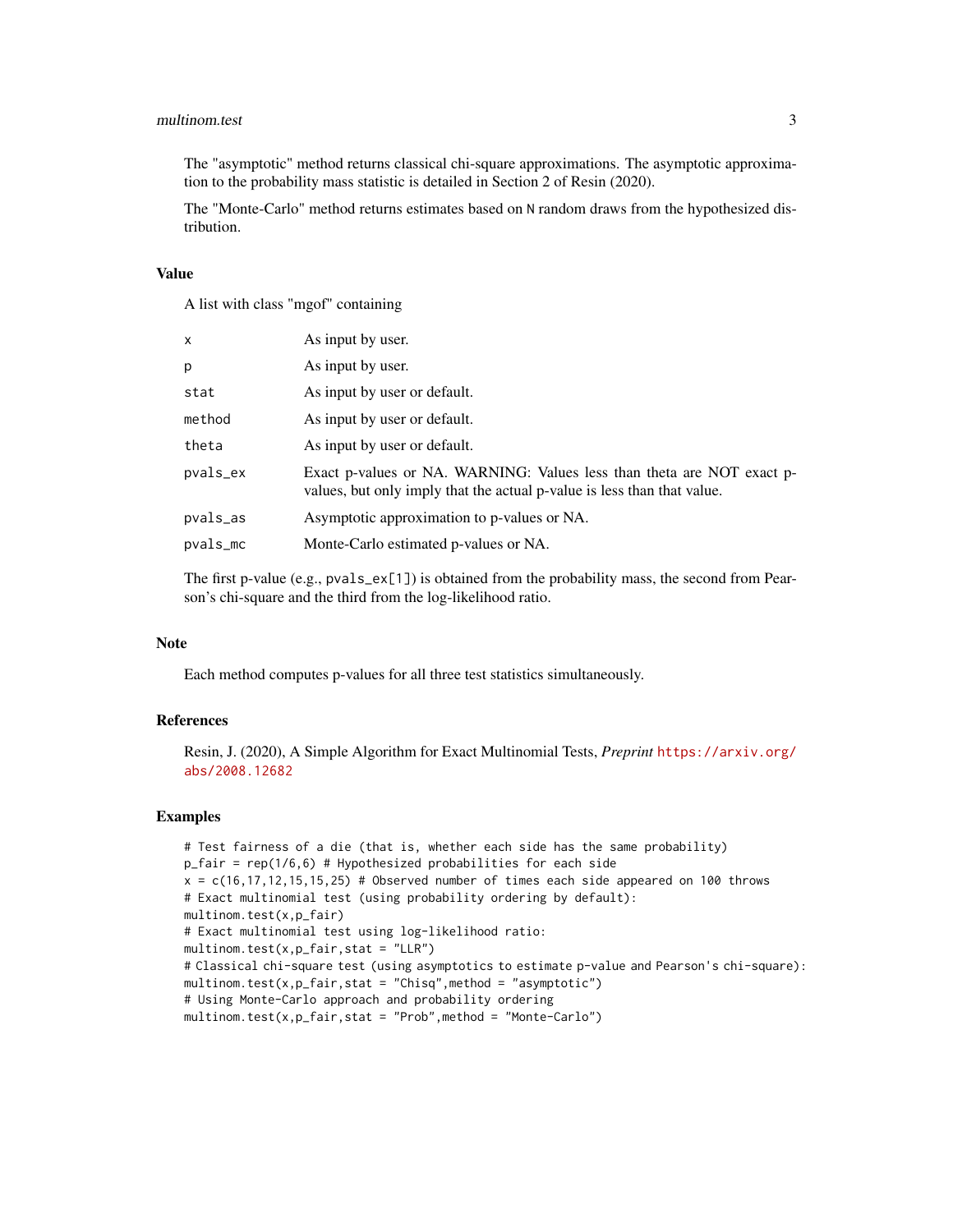<span id="page-3-0"></span>multinom\_test\_cpp *C++ Function for Exact Multinomial Test*

#### Description

C++ function computing exact multinomial p-values. Does not perform any safety checks. Incorrect input may result in unwanted behavior. Use only through [multinom.test](#page-1-1) with method = "exact" is recommended.

#### Usage

multinom\_test\_cpp(x,  $p$ , theta = 1e-04)

#### Arguments

|       | Vector of non-negative integers - number of times each outcome was observed.                         |
|-------|------------------------------------------------------------------------------------------------------|
| D     | A vector of positive numbers - the hypothesized probabilities for each outcome.<br>Need to sum to 1! |
| theta | Parameter - p-values less than theta will not be determined precisely.                               |

#### Details

The outcomes should be ordered by the hypothesized probabilities from largest to smallest for optimal performance.

#### Value

Returns a vector containing three values which are the p-values computed from the probability mass, Pearson's chi-square and the log-likelihood ratio statistic. Values below the threshold theta are upper bounds only and not exact p-values!

#### See Also

[multinom.test](#page-1-1)